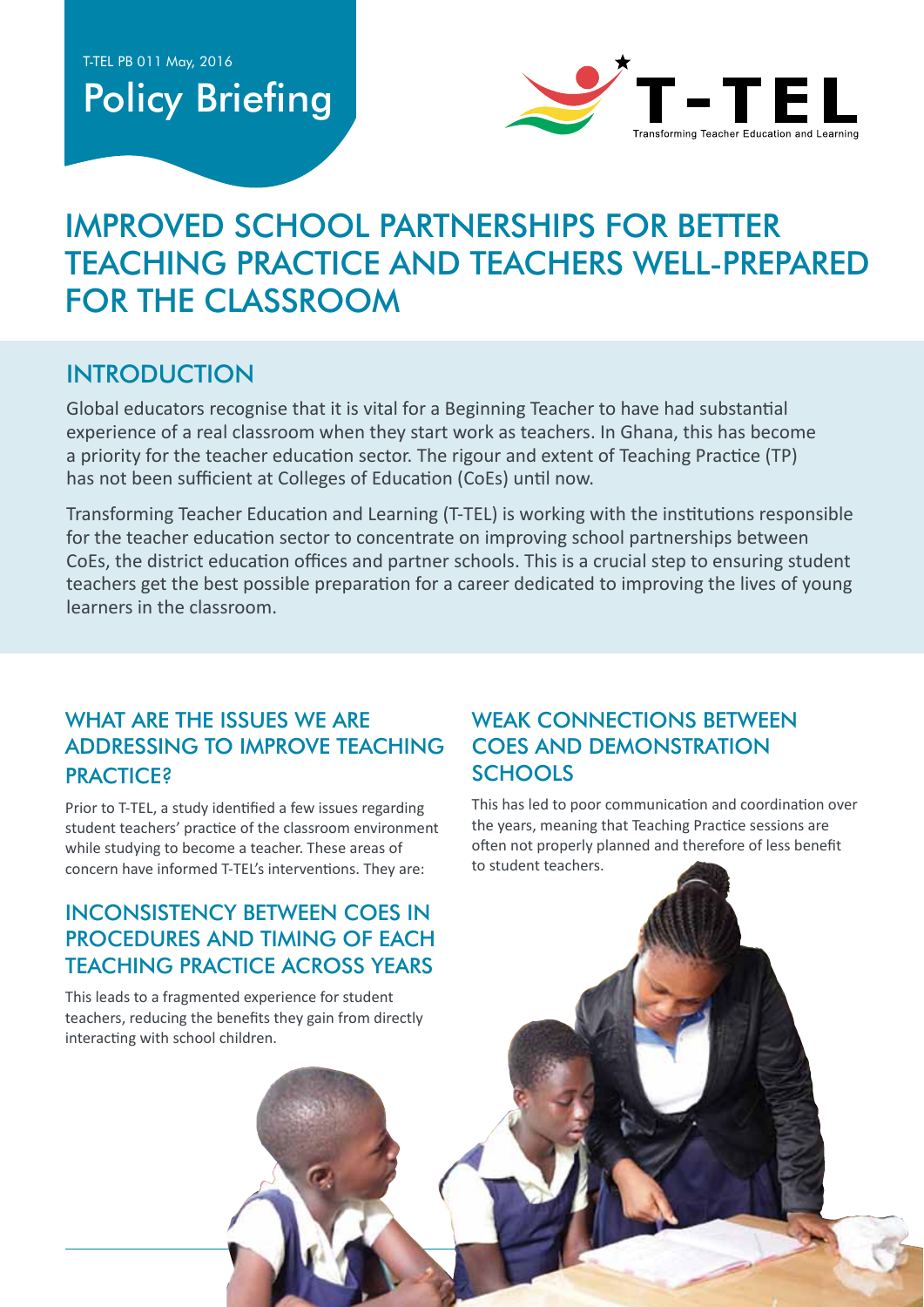#### Insufficient preparation of student teachers before the start of Teaching Practice by **CoEs**

Inadequate preparation means that student teachers are not properly oriented for their Teaching Practice experience. This can lead to not only professional issues, but also serious social and cultural problems. From a teaching and learning perspective, not prioritising Teaching Practice means that student teachers are unprepared for the dynamics of a real classroom and the challenges faced by teachers when teaching students with different knowledge, capability and behavioural levels.



#### Lack of consistent mentor support, supervision and assessment of student teachers during each Teaching Practice

Inadequate supervision and assessment has reduced the motivation for student teachers to prioritise their Teaching Practice and doesn't help the district education officers and colleges to monitor their progress effectively. Insufficient support from mentors in schools is another key issue.

#### Poor follow-up by CoEs after STUDENT TEACHERS COMPLETE EACH Teaching Practice session

Feedback in the form of reflective practice is vital to helping student teachers understand what techniques, methods and approaches are successful and unsuccessful in the classroom. It is also a part of building their confidence and self-esteem as capable teachers. The concept of reflective practice is relatively new in Ghana so is seldom used during or after teaching practice.

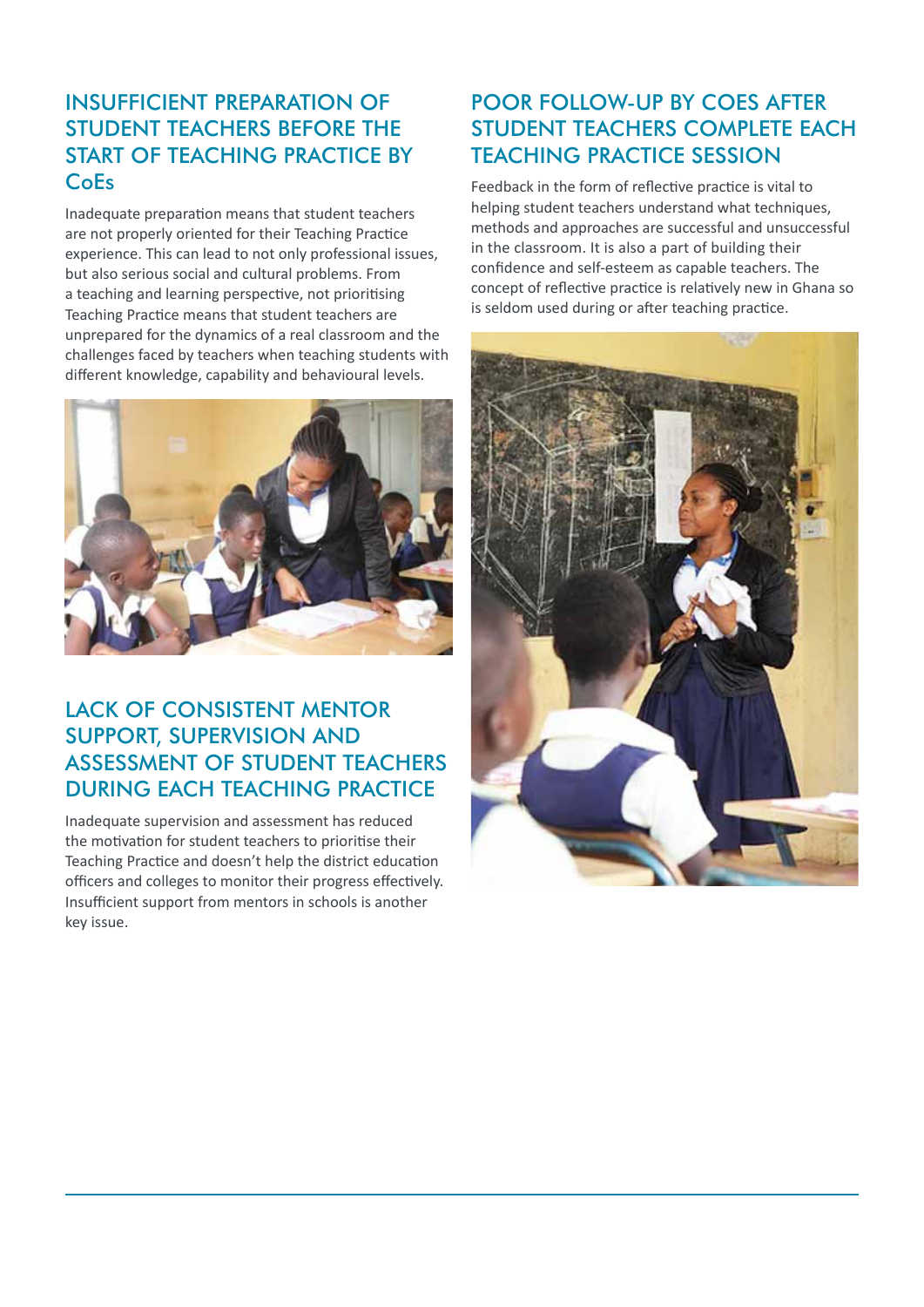#### WHAT ARE WE DOING ABOUT IT?

To address these issues, T-TEL has been producing **Teaching Practice Handbooks and Guidelines** for student teachers, CoE tutors and mentors drawn from in-service headteachers and teachers in schools, who are responsible for mentoring student teachers during Teaching Practice in the classroom. These materials are interrelated and focus on guiding student teachers, mentors and tutors on how they are expected to work to transform Teaching Practice, improve its quality and strengthen the role of mentors.

The structure of the handbooks match those of the Teaching Practice itself and are based on the Ghana Education Service's Beginning Teacher Competencies and the current Diploma in Basic Education (DBE) curriculum. For example, the resources provide structure to the Teaching Practice as a learning tool. In Year 1, students experience 10 days of observation with an activity each day to focus on a particular teaching area. Years 2 and 3 include periods of actual practice. The resources provide activities organised into themes for each week's session.

In addition, T-TEL has introduced a series of **Guidelines for key stakeholders** who will support the implementation of many of the Teaching Practice activities. These Guidelines have been developed for:

- Teaching Practice Coordinators (based in the CoEs)
- Classroom Teachers (for those teachers supporting Year 1 student teachers in their Classroom Observation)
- Circuit Supervisors (for those involved in supervising and supporting student and new teachers)
- Girls' Education Officers (involved in supporting female student teachers in particular)
- Lead Mentors/ mentors (Principals and classroom teachers responsible for the professional development of Year 3 student teachers when they take part in their off-campus Teaching Practice).

To support the use of these materials, T-TEL has also been conducting orientation and training workshops for key stakeholders on how to use them and implement the recommendations. These are targeted at those responsible for guiding student teachers during Teaching Practice sessions: Principals and District Directors of Education, Teaching Practice Coordinators, Lead Mentors and Mentors (In-service teachers), Girls' Education Officers, Circuit Supervisors, College of Education Tutors.



# WHAT ARE THE BENEFITS OF THESE Teaching Practice materials?

These materials, orientation workshops and ongoing training and support are designed to create tangible benefits in the improvement of Teaching Practice in CoEs in partnership with district education offices and schools, thus producing teachers better prepared for the school environment. Our resources are:

- **Structured to provide consistency and uniformity** across all CoE and TP schools for clearer instruction and fair and positive impact
- Enable Teaching Practice Coordinators and tutors, Lead mentors, mentors, Circuit Supervisors and Girls' Education Officers to **understand their distinct roles and fulfil them more effectively**
- **Structured to provide a progression in development of teacher competencies** by student teachers throughout their 3-Year DBE course
- *Reflective of the current teacher competencies used in assessment of student teachers* to understand if they are adequate or need improving
- **Aligned with the Tutor Professional Development (TPD) teaching and learning pedagogies** for greater consistency in education of student teachers.